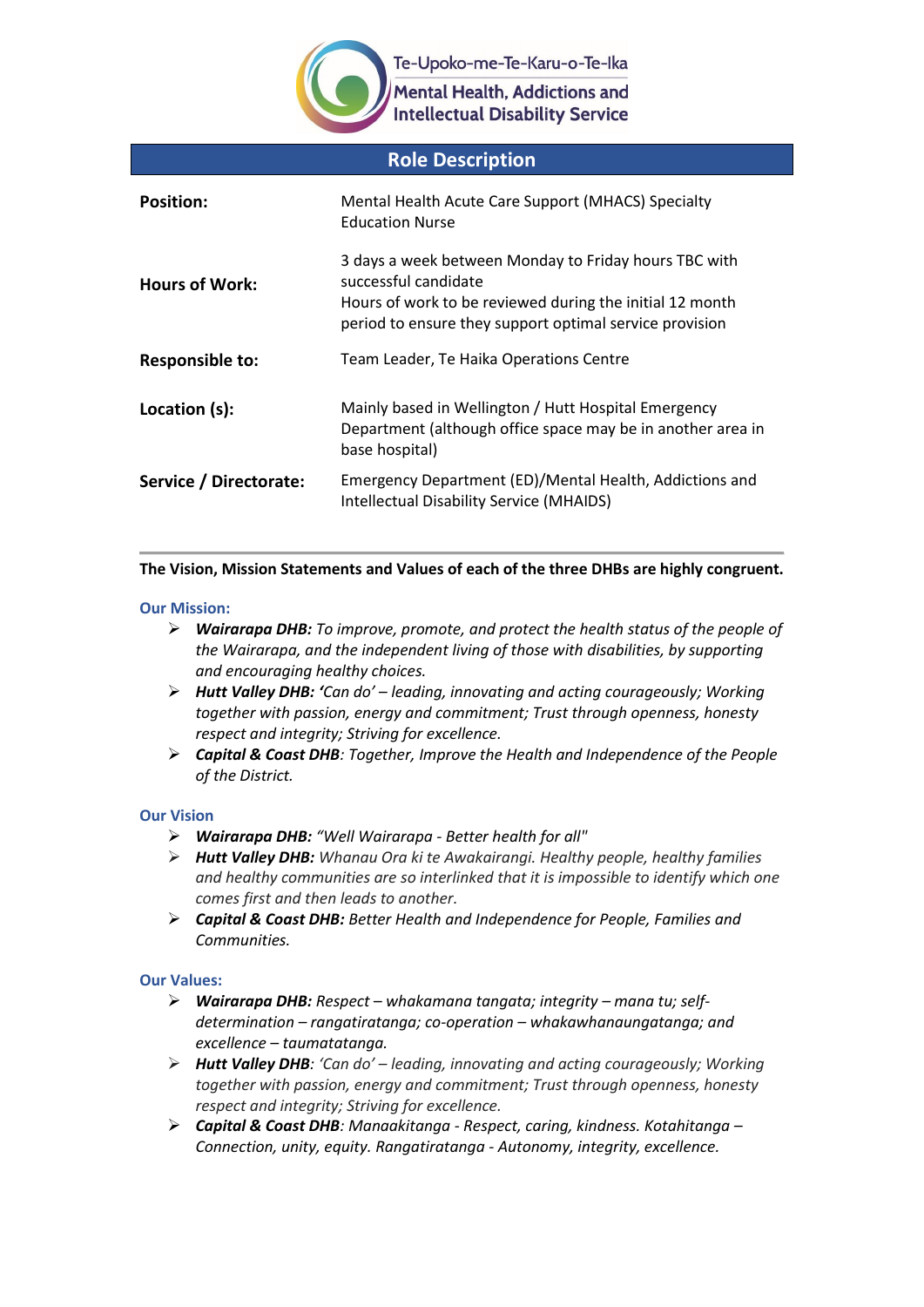### **Context**

### **Wairarapa DHB**

Wairarapa District Health Board (DHB) is located 1.5 hours north of Wellington and Hutt Valley. It covers a large mainly rural geographic area from Cape Palliser on the south coast, to Mount Bruce in the north. Secondary hospital services are provided from the new 90 bed Wairarapa Hospital in Masterton, serving a population of around 40,000. Wairarapa DHB has a unique relationship with primary and community services to meet the needs of their population.

### **Hutt Valley DHB**

The Hutt Valley District Health Board (DHB) is a hospital and health provider in the Hutt Valley, located 20 minutes from Wellington. Hutt Valley DHB provides secondary and tertiary, medical and surgical hospital services along-side community based health care. The main facility is Hutt Hospital in Lower Hutt, which has 260 beds. Hutt Valley DHB funds local health providers and works collaboratively with the community to create and support multiple health education initiatives and projects within the region.

### **Capital and Coast DHB**

The Capital and Coast District Health Board (CCDHB) covers a region extending from Wellington to Otaki. It comprises delivery arms in primary, secondary and tertiary health. Hospital and Health Services (HHS) is primarily responsible for the hospital and health services delivered via a new Wellington Regional Hospital; a secondary and community facility at Kenepuru; a Forensic, Rehabilitation and Intellectual Disability Hospital at Ratonga Rua-o- Porirua; and Kapiti Community Hospital.

Collectively, joint services provided across the three DHBs are referred to as 3DHB in this role description.

### **Service Perspective**

The hospital and health services of the DHBs provide a range of services, one such group of services includes Mental Health, Addictions and Intellectual Disability (MHAID) Service. The Service has over 1400 employees and annual revenue of \$135m.

MHAIDS spans three DHBs - Wairarapa, Hutt Valley and Capital and Coast DHB's and includes local, regional, and national services. The local MHAID services are provided from multiple sites within the 3DHB sub-region – greater Wellington, Hutt Valley and Wairarapa. Te Korowai Whariki services include regional forensic and rehabilitation services covering the Central region while the intellectual disability services extend the length and breadth of the country from six bases located in Whangarei, Auckland, Cambridge, Wellington, Christchurch, and Dunedin.

The core business of the Service is the provision of quality specialist services, integrated with primary and secondary providers in the communities we serve.

The Service is committed to the underlying principles of:

- The New Zealand Disability Strategy: Making a World of Difference Whakanui Oranga.
- Te Tahuhu and the Mental Health Blueprint for Mental Health Services in New Zealand to guide and direct service design, delivery, development, and review.
- Intellectual Disability High and Complex Framework
- Te Tiriti o Waitangi as the founding document of Aotearoa/New Zealand.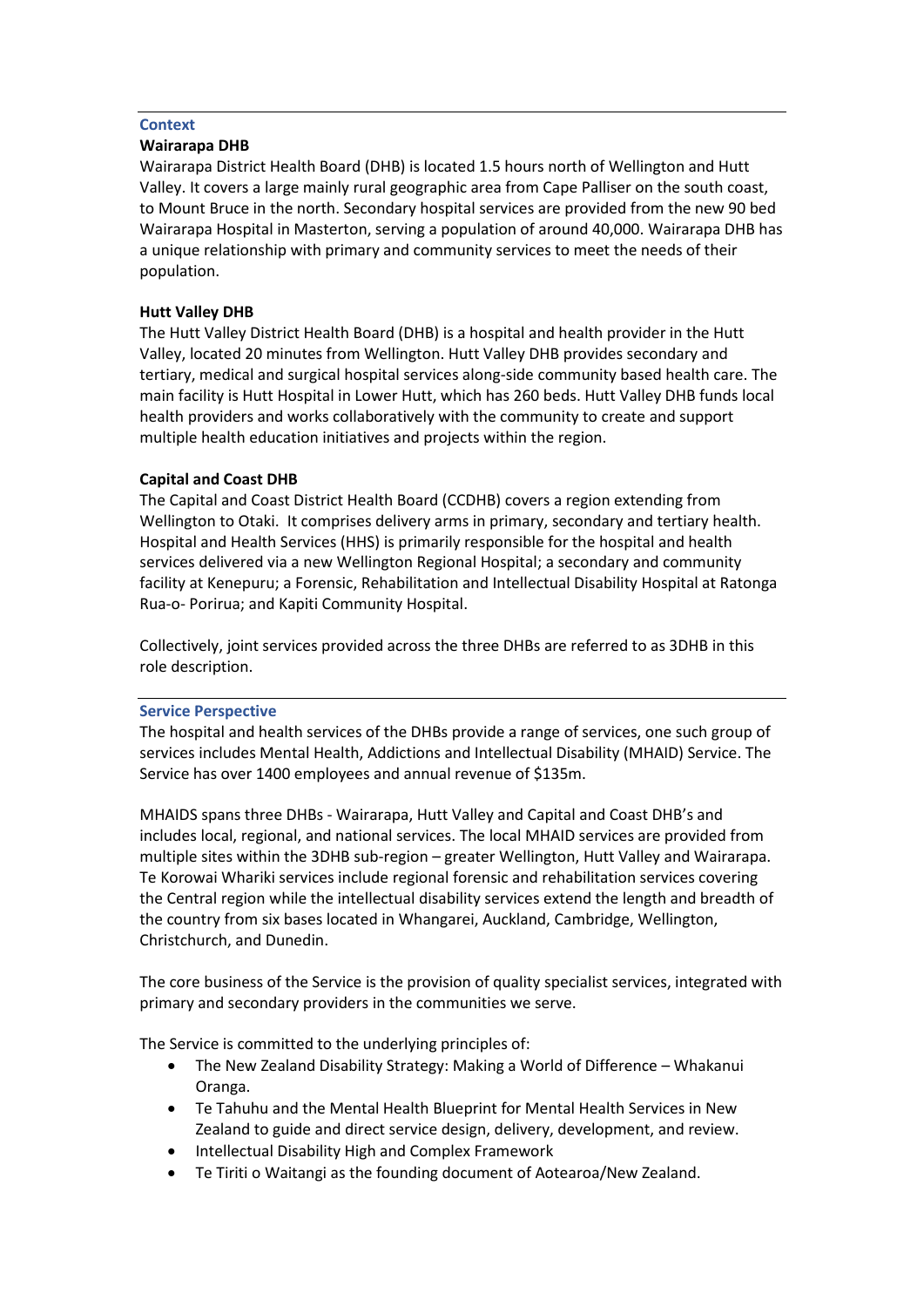The Service has access to business support services including Human Resources and Finance. In addition, management and delivery of clinical services across the Service is underpinned by consultation, advice, and support from a range of cultural, consumer, and family advisors, and business, quality and organisational development personnel.

#### **Purpose of the role**

In 2020, the New Zealand Ministry of Health provided national funding to DHB's in recognition of the psychosocial challenges that the COVID-19 pandemic presented to both the hospital system and general population. This funding allowed for the establishment of new Mental Health and Addiction Crisis Support (MHACS) FTEs with the primary goal of increasing ED staff confidence and knowledge in supporting people who are experiencing mental health crises.

These new roles are based in the Hutt Valley or Wellington Hospital Emergency Department and the main purpose will be to ensure people presenting with a mental health crisis are provided high quality, equitable, and whānau centered care. To support the triage/navigation function of this role, it will report to the Team Leader, Te Haika.

The main priority for this role includes provision of education and training to increase ED staff skills, confidence and capability when working with people who are presenting with mental health problems/in crisis. Education and training will be provided to other staff across the acute care continuum, alongside nurse educators in ED. Mental health and addiction specific resources for staff and people presenting in crisis and their whānau will also be further developed and implemented.

Staff performing this role are not expected to carry a clinical caseload. However it is expected that this role will work alongside the other existing mental health staff in both EDs who currently perform this function, and provide assistance/direct clinical care in times of high demand.

The role is new and in place for three years. The position description will be reviewed and updated following an evaluation of progress against the project goals. Project team and relevant stakeholders will be engaged to complete the evaluation at six month and 12 months points post the role being established.

### **Role Perspective**

Key priorities of the role:

- Mentoring ED and other key staff to develop skills and confidence in mental health and addictions triage, assessment and processes; to effectively link with other services to support optimal outcomes for whānau.
- Develop strong networks across MHAIDS, the Emergency Department and wider hospital services including allied health, Security Orderlies and Health Care Assistants, with the goal of becoming an integral part of ED.
- Being a role model to all staff, reflecting high quality, equitable and compassionate service provision.
- Work effectively with other mental health services to ensure assessment, treatment and discharge/transfer to acute care continuum services is timely and effective.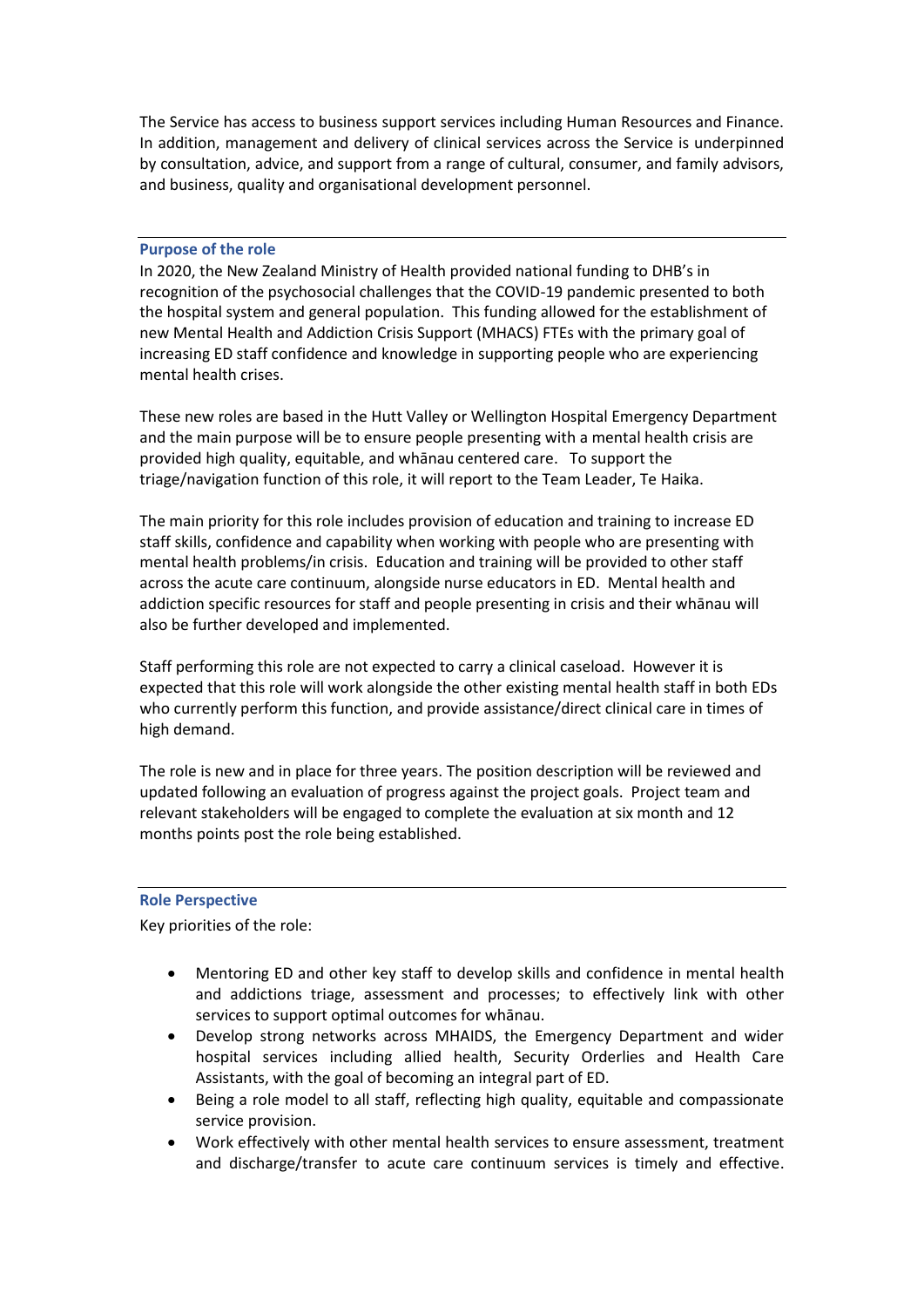High acuity cases should be escalated as soon as possible to the Crisis Resolution Service for further assessment/treatment.

- To support existing MHAIDS ED staff at times of demand, provide clinical care which incorporates brief, rapid mental health triage, prioritising assessment of mental state and risk and to determine care planning/linkages to other services in the acute care continuum.
- Provide formal training to ED, and in future NGO and primary mental health care partners on the recognition and management of people who present with mental health problems/in crisis. This will include taking into account the family/carer/whānau perspective.
- Develop and maintain a formal annual training and education calendar, alongside mental health information and education resources for staff, service users and family/whanau. Training will also align with the 'Let's Get Real' Te Pou skill packages for mental health staff and added to ConnectMe for so staff can have training professionally recognised.
- Develop and implement mental health and addictions clinically specific pathways and protocols alongside the MHAIDS Quality and Risk team to support effective, responsive and compassionate provision of support/treatment to people presenting in crisis/acute distress and their whānau.

The ideal person for this role will be an expert nurse in mental health and addictions. They will be experienced in supporting and developing the clinical, cultural and professional skills of both clinical and non-clinical health workers. The role will be ideally suited to a nurse who has an interest in the interface between physical and mental health and a particular interest in emergency care.

### **Team Perspective**

### **The MHAIDS Operations Centre (OC)**

The OC uses information, predictive analytics and innovative problem-solving to better manage safety, experience, and the movement of people who are being treated by MHAIDS from service entry to exit.

Services in the MHAIDS Operations Centre include:

- MHAIDS Needs Assessment and Service Coordination (MHNASC)
- Te Haika (including ED nursing roles)
- MHAIDS Casual Pool (covering casual pool staffing clinical and administration)
- After Hours Medical Rostering and overall MHAIDS medical staffing administration
- MHAIDS Duty Managers (responsible for arranging acute resources including crisis respite and mental health inpatient unit admissions)
- TrendCare and Care Capacity Demand Management (MHAIDS specific)

Te Haika is the referral and access management service and contact centre for the Mental Health, Addictions and Intellectual Disability Directorate. It is currently based at Capital & Coast District Health Board (CCDHB). Calls are received from a variety of sources including (but not limited to) NZ Police, self-referrals and GP's.

Te Haika has a critical role in screening and prioritising general queries and referrals to mental health and addiction services which includes triaging for urgency and risk. This also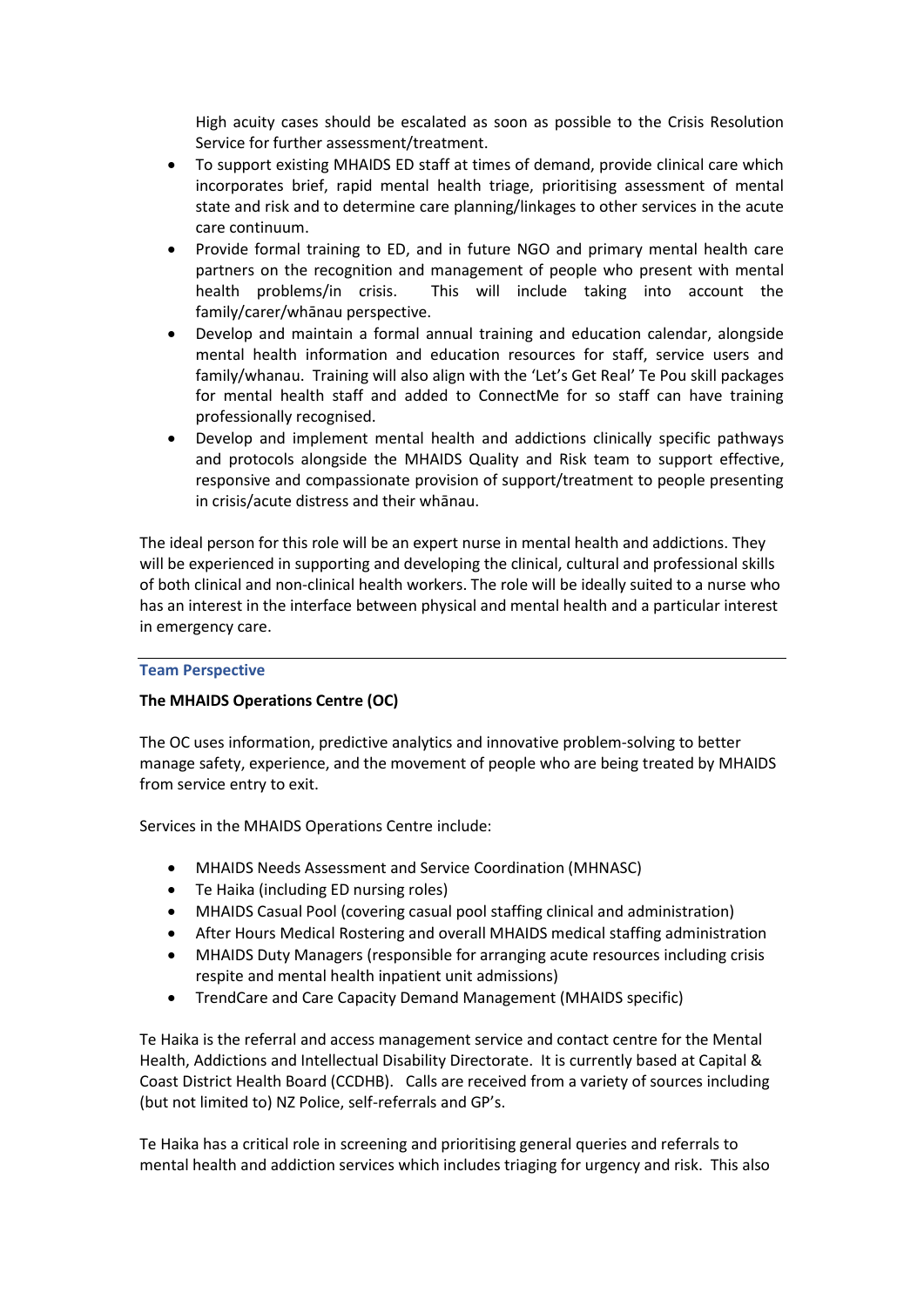includes assisting the general public to navigate mental health services, with a whānau and person-centred recovery focus.

# **Key Accountabilities**

| <b>Key Accountability</b>                  | <b>Deliverables / Outcomes</b>                                                                                                                                                                                                                                                                                                                                                                                                                                                                                                                                                                                                            | <b>Key Performance Indicators /</b><br><b>Measures</b>                                                                                                                                                                                                                                                                                                                                                                                                                                                                                                                                                                                                                                                                                                                                                                                  |
|--------------------------------------------|-------------------------------------------------------------------------------------------------------------------------------------------------------------------------------------------------------------------------------------------------------------------------------------------------------------------------------------------------------------------------------------------------------------------------------------------------------------------------------------------------------------------------------------------------------------------------------------------------------------------------------------------|-----------------------------------------------------------------------------------------------------------------------------------------------------------------------------------------------------------------------------------------------------------------------------------------------------------------------------------------------------------------------------------------------------------------------------------------------------------------------------------------------------------------------------------------------------------------------------------------------------------------------------------------------------------------------------------------------------------------------------------------------------------------------------------------------------------------------------------------|
| Leadership                                 | Lead by example to champion and<br>$\bullet$<br>drive MHAIDS Operational Centre (OC)<br>development initiatives<br>Be a visible leader in ED related to the<br>$\bullet$<br>management of people presenting in<br>crisis/mental health and addictions<br>issues<br>Build relationships with people,<br>$\bullet$<br>networking with services and able to<br>work easily across ED and MHAIDS<br>Provide information, support,<br>$\bullet$<br>feedback and development to enable<br>cross functional performance<br>Encourage and support decision<br>$\bullet$<br>making at point of impact                                              | Acts as a good corporate<br>$\bullet$<br>citizen within the 3DHBs;<br>championing and leading<br>workplace change and<br>culture initiatives as<br>appropriate.<br>Has positive and regular<br>$\bullet$<br>interaction with the<br>operational area staff,<br>ensuring provision of useful<br>information and fostering<br>an inclusive culture.<br>Clinical and other risks are<br>$\bullet$<br>identified and managed<br>accordingly. Supporting the<br>OC Manager to ensure all<br>staff of the OC understand<br>the vision, direction and<br>objectives of MHAIDS 3DHB<br>Timely advice and reports<br>٠<br>are provided to the<br>Manager as required<br>The Vision and Values of<br>$\bullet$<br>the DHBs are effectively<br>modelled to operations<br>staff and others at all times.<br>Positively work within those<br>values. |
| <b>Clinical Service</b><br><b>Delivery</b> | To provide a brief, rapid mental health<br>$\bullet$<br>triage, prioritising an assessment of<br>mental state, risk and urgency to<br>determine care planning and linkages<br>to other services in the acute care<br>continuum<br>Work with other<br>mental<br>health<br>$\bullet$<br>services<br>to<br>ensure<br>assessment,<br>discharge/transfer/<br>treatment<br>and<br>placement with acute care continuum<br>services is timely and effective.<br>Will<br>also<br>handover<br>ensure<br>is.<br>$\bullet$<br>completed to the relevant mental<br>health team and NGO partners if the<br>person is an existing MHAIDS service<br>user | Completes assessments and<br>$\bullet$<br>triages clients presenting in<br>crisis at the Emergency<br>Department if clinically<br>required<br>Liaises with other services<br>$\bullet$<br>Role models safe,<br>compassionate and respectful<br>care<br>Mentors ED, NGO and primary<br>$\bullet$<br>care staff to ensure people<br>presenting in crisis received<br>high quality and client centred<br>care<br>Develops policies/protocols to<br>support delivery of safe,<br>compassionate and respectful                                                                                                                                                                                                                                                                                                                               |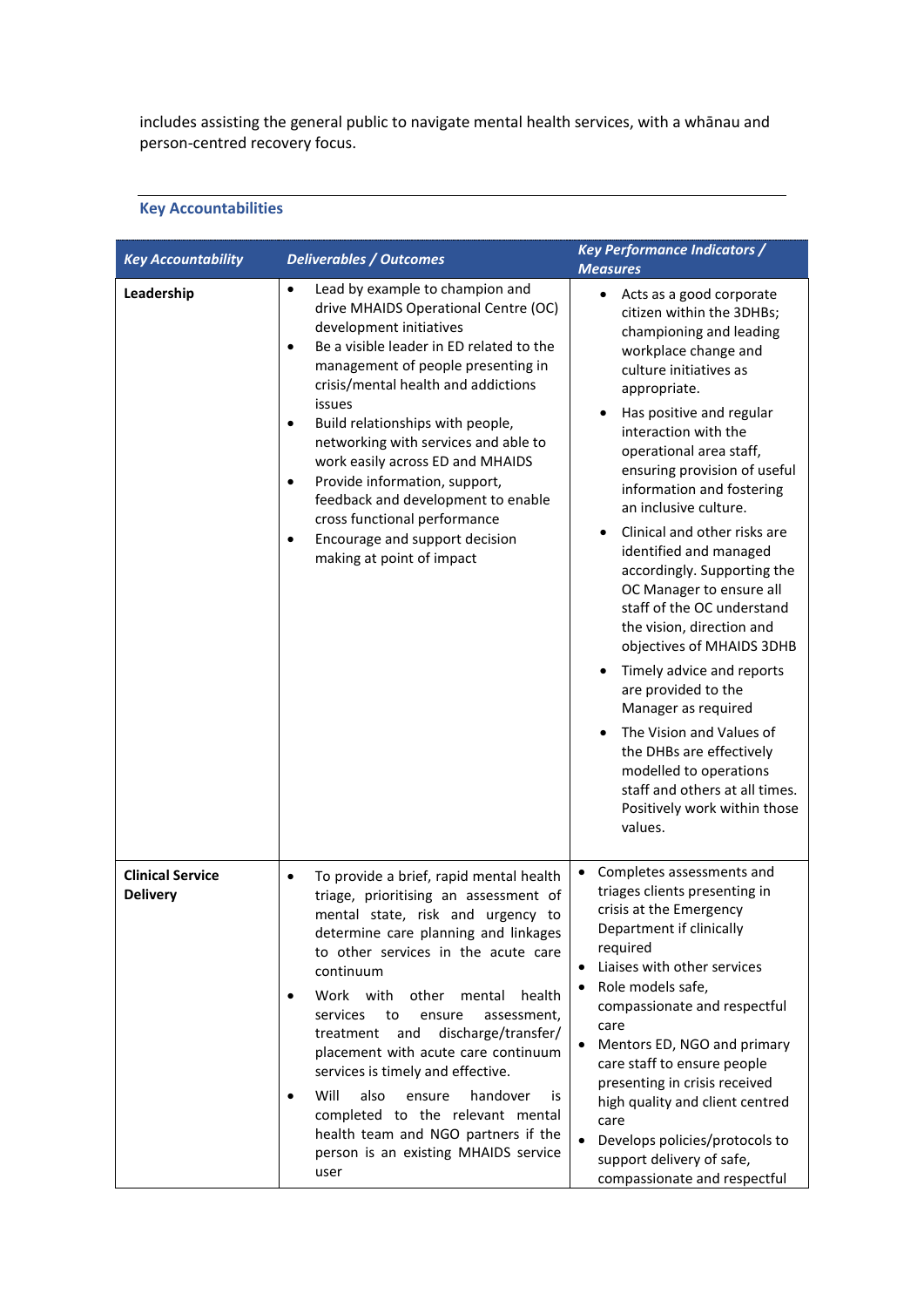| <b>Key Accountability</b>                                                                                 | <b>Deliverables / Outcomes</b>                                                                                                                                                                                                                                                                                                                 | <b>Key Performance Indicators /</b><br><b>Measures</b>                                                                                                                                                                                                                                                                                                                                       |
|-----------------------------------------------------------------------------------------------------------|------------------------------------------------------------------------------------------------------------------------------------------------------------------------------------------------------------------------------------------------------------------------------------------------------------------------------------------------|----------------------------------------------------------------------------------------------------------------------------------------------------------------------------------------------------------------------------------------------------------------------------------------------------------------------------------------------------------------------------------------------|
|                                                                                                           | Work<br>alongside<br>existing<br>triage<br>$\bullet$<br>services, including Te Haika, NGO<br>partners and the Crisis Resolution<br>Service, and escalate high acuity cases<br>and Mental Health Act queries directly<br>to the Crisis Resolution Service                                                                                       | care<br>Develops and implements an<br>$\bullet$<br>annual education and training<br>calendar to support increasing<br>ED, NGO and primary care staff<br>capability when working with<br>people presenting in crisis/with<br>mental health issues                                                                                                                                             |
| <b>Education and</b><br>Training, including<br>own Career<br>Development &<br><b>Continuing Education</b> | Provides education and training to ED,<br>$\bullet$<br>NGO and primary care service staff.<br>Develops and delivers a formal 12<br>$\bullet$<br>training<br>education<br>month<br>and<br>programme<br>Maintains a high level of professional<br>$\bullet$<br>practice                                                                          | Take responsibility to develop<br>$\bullet$<br>professional career as agreed<br>in discussion with the Team<br>Leader for Te Haika.<br>Participate in other in-service<br>$\bullet$<br>training activities.<br>Participate with colleagues in<br>$\bullet$<br>DHB-wide business and<br>professional development<br>activities.                                                               |
| <b>Administration &amp;</b><br><b>Planning</b>                                                            | Works to MHAIDS and 3DHB<br>$\bullet$<br>standards and complies with policies                                                                                                                                                                                                                                                                  | Provide expert input to<br>$\bullet$<br>complex case conferences<br>and to service education<br>sessions.<br>Complete all appropriate<br>documentation as specified<br>by appropriate protocols and<br>MHAIDS Client Pathway Te<br>Ara Oranga.<br>Referrers including general<br>practitioners and other<br>health workers are kept<br>appropriately informed about<br>a person's treatment. |
| <b>Cultural Awareness</b><br>and Diversity                                                                | Apply the principles of cultural safety<br>in own practice.                                                                                                                                                                                                                                                                                    | Assist people to feel safe<br>culturally and support them<br>in the pursuit of cultural<br>affirmation and cultural self<br>determination<br>Work in line with the<br>principles of the Treaty of<br>Waitangi - Partnership,<br>Protection, Participation.                                                                                                                                   |
| Communication                                                                                             | Ensure that all communication<br>$\bullet$<br>respects the boundaries of ethics,<br>confidentiality and sensitivity.<br>Adopt a positive, professional and<br>$\bullet$<br>respectful attitude with a focus on<br>team work.<br>Displays a courteous and friendly<br>demeanor at all times when dealing<br>with internal and external contacts | • Communicate clearly,<br>respectfully and simply,<br>ensuring audience<br>understands intent of<br>communication.<br>Use style of communication<br>that takes account of<br>different cultural<br>communication styles and                                                                                                                                                                  |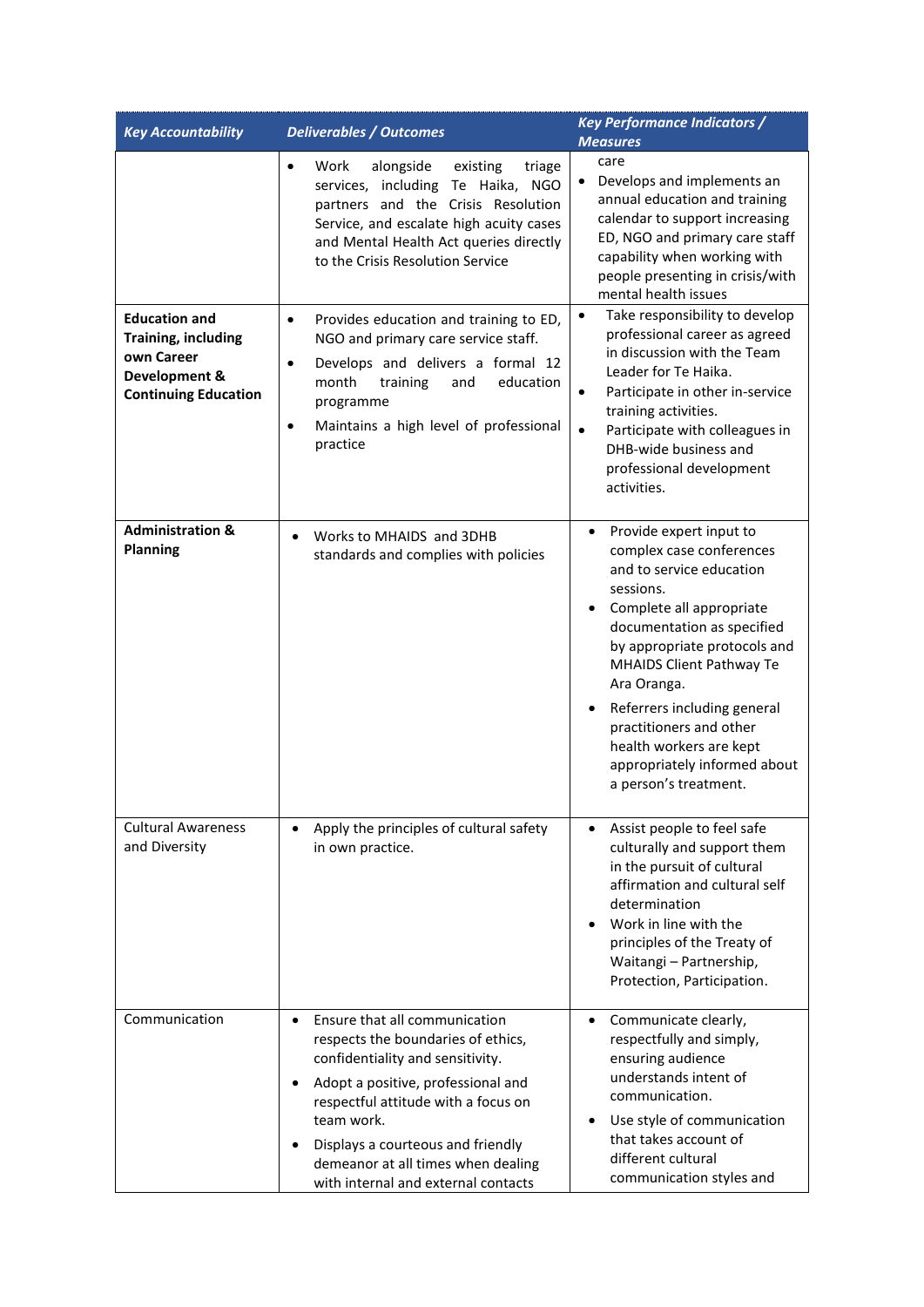| <b>Key Accountability</b>                | <b>Deliverables / Outcomes</b>                                                                                            | <b>Key Performance Indicators /</b><br><b>Measures</b>                                                                                                                                                                                                                                                                                                                                                                                                                                                                                                                    |  |
|------------------------------------------|---------------------------------------------------------------------------------------------------------------------------|---------------------------------------------------------------------------------------------------------------------------------------------------------------------------------------------------------------------------------------------------------------------------------------------------------------------------------------------------------------------------------------------------------------------------------------------------------------------------------------------------------------------------------------------------------------------------|--|
|                                          |                                                                                                                           | language.                                                                                                                                                                                                                                                                                                                                                                                                                                                                                                                                                                 |  |
| <b>Continuous Quality</b><br>Improvement | Actively contribute to Continuous<br>$\bullet$<br>Quality Improvement activities within<br>the service.                   | Identifies improvement<br>$\bullet$<br>opportunities and notifies the<br>relevant service manager of<br>these.<br>Participates in the service's<br>quality improvement<br>activities.<br>Provides good patient/client<br>service and is responsive to<br>patient/client requests or<br>complaints.<br>Complies with standards and<br>$\bullet$<br>works to improve<br>patient/client satisfaction.                                                                                                                                                                        |  |
| <b>Risk Minimisation</b>                 | Actively contributes to risk<br>$\bullet$<br>minimisation activities within the<br>service.                               | Identifies risks and notifies<br>$\bullet$<br>the relevant service manager<br>of these.<br>Participates in the service's<br>٠<br>risk minimisation activities.<br>Complies with C&C DHB<br>٠<br>Reportable Events policy and<br>other policies and<br>procedures.<br>Participates in audits.                                                                                                                                                                                                                                                                              |  |
| <b>Occupational Health</b><br>and Safety | Complies with responsibilities under<br>$\bullet$<br>the Health & Safety in Employment Act<br>1992                        | Has read and understood the<br>$\bullet$<br>Health & Safety policy and<br>procedures.<br>Actively supports and<br>complies with Health &<br>Safety policy and procedures,<br>including COVID-19 protocols.<br>Evidence of support and<br>$\bullet$<br>compliance with health and<br>safety policy and procedures<br>including use of protective<br>clothing and equipment as<br>required, active participation<br>in hazard management and<br>identification process, and<br>proactive reporting and<br>remedying of any unsafe<br>work condition, accident or<br>injury. |  |
| <b>Other Tasks</b>                       | Undertake any other projects or tasks<br>$\bullet$<br>as required within reasonable scope of<br>the position description. | Projects are undertaken and<br>$\bullet$<br>completed to a high standard<br>as assigned.                                                                                                                                                                                                                                                                                                                                                                                                                                                                                  |  |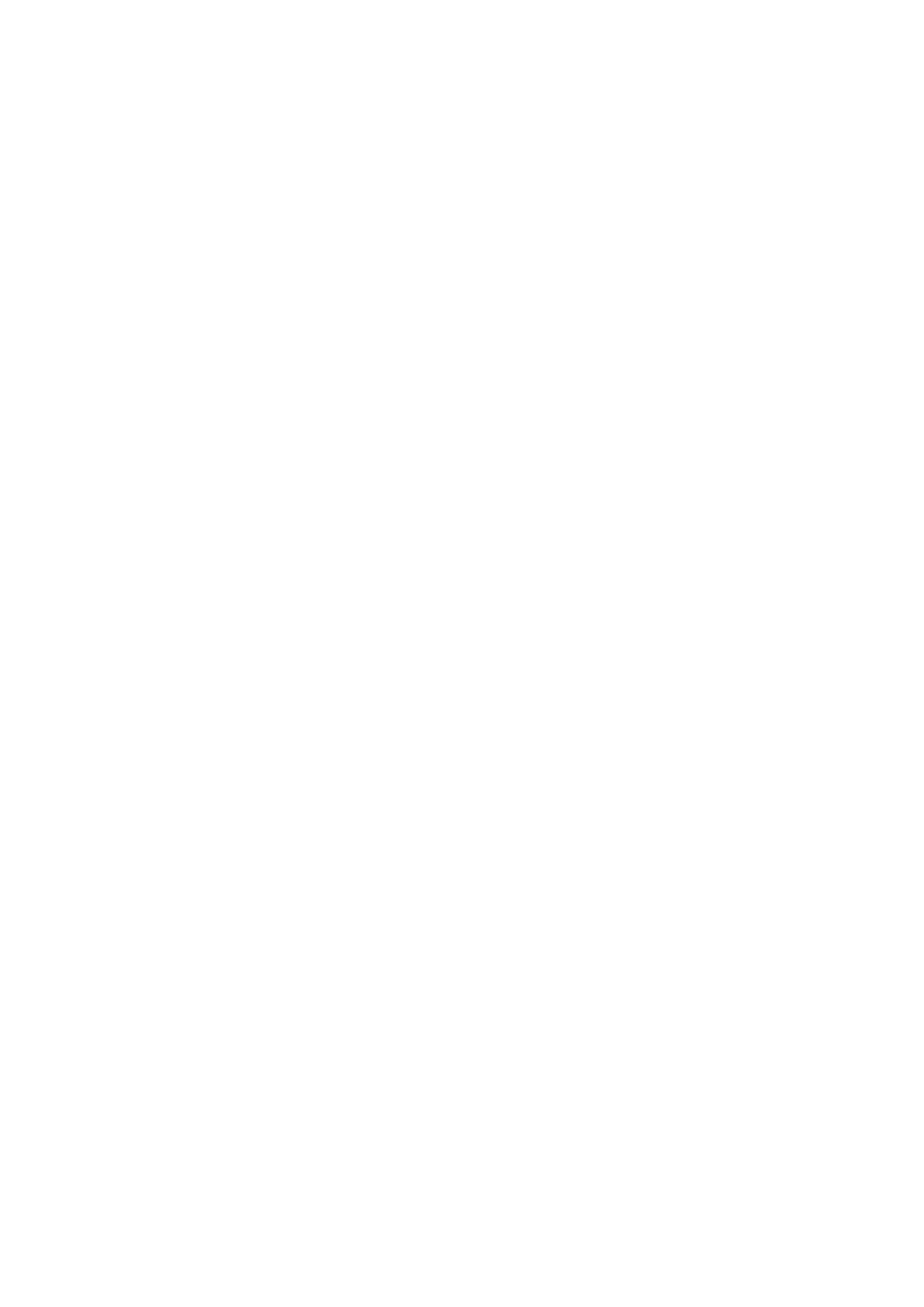### **Key Relationships & Authorities**

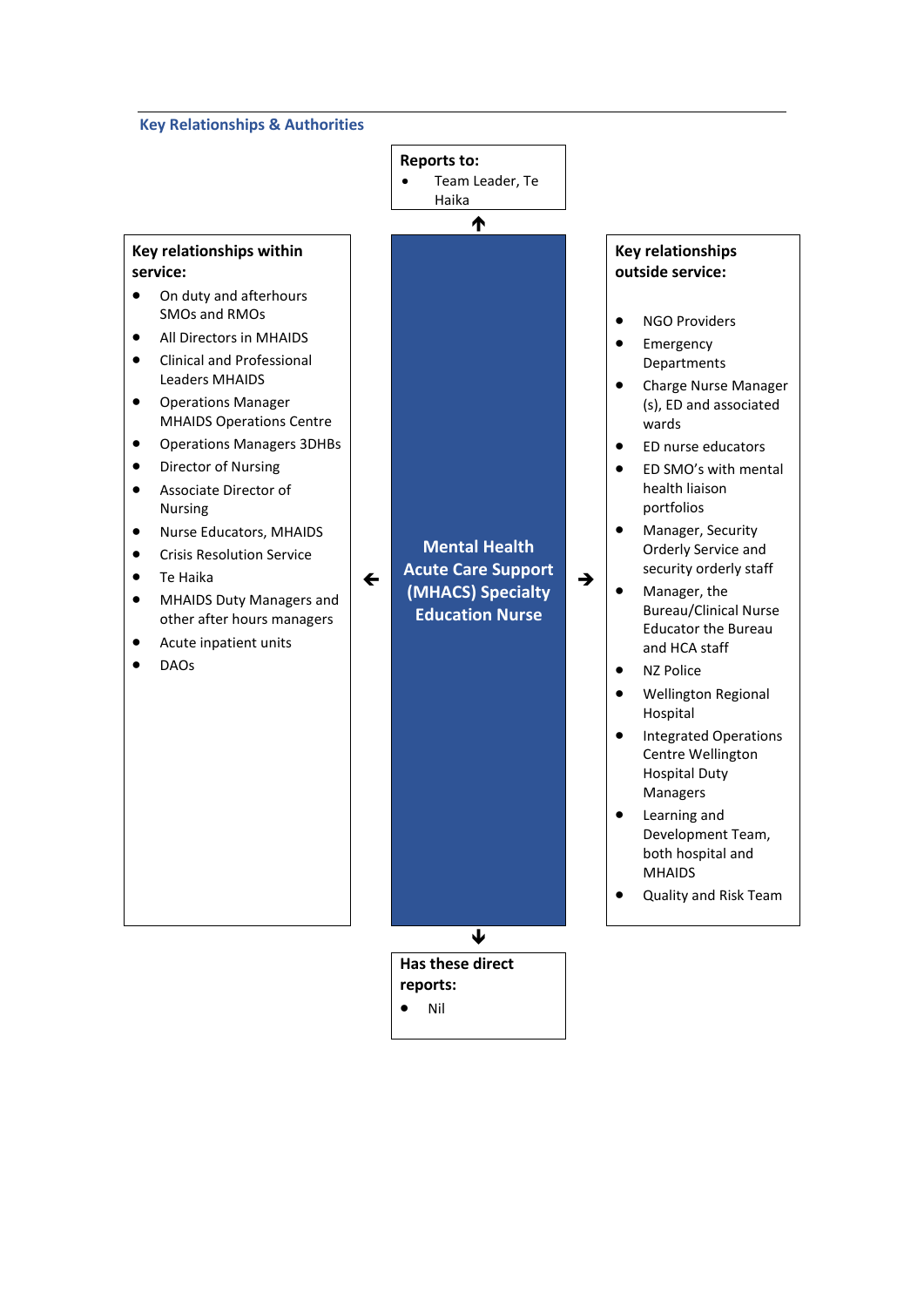# **Capability Profile**

### **Competencies**

Solid performance in the role requires demonstration of the following competencies. These competencies provide a framework for selection and development.

| <b>Competency</b>      | <b>Behaviours</b>                                                                                                                                                         |
|------------------------|---------------------------------------------------------------------------------------------------------------------------------------------------------------------------|
| <b>Customer focus</b>  | Demonstrates commitment to understanding and providing what customers<br>want.                                                                                            |
|                        | Is dedicated to meeting the expectations and requirements of internal and<br>external customers                                                                           |
|                        | Gets first-hand customer information and uses it for improvements in<br>$\bullet$<br>products and services                                                                |
|                        | Acts with customers in mind<br>$\bullet$<br>Establishes and maintains effective relationships with customers and gains<br>$\bullet$<br>their trust and respect            |
| <b>Teamwork</b>        | Develops constructive working relationships with other team members.<br>$\bullet$<br>Has a friendly manner and a positive sense of humour.<br>٠                           |
|                        | Works cooperatively - willingly sharing knowledge and expertise with<br>٠<br>colleagues.                                                                                  |
|                        | Shows flexibility - is willing to change work arrangements or take on extra<br>$\bullet$<br>tasks in the short term to help the service or team meet its commitments.     |
|                        | Supports in word and action decisions that have been made by the team.<br>٠                                                                                               |
|                        | Shows an understanding of how one's own role directly or indirectly<br>$\bullet$                                                                                          |
| <b>Quality and</b>     | supports the health and independence of the community.<br>Provides quality service to those who rely on one's work.                                                       |
| Innovation             | Looks for ways to improve work processes - suggests new ideas and                                                                                                         |
|                        | approaches.                                                                                                                                                               |
|                        | Explores and trials ideas and suggestions for improvement made by others.<br>$\bullet$                                                                                    |
|                        | Shows commitment to continuous learning and performance development.<br>٠                                                                                                 |
| <b>Cultural Skills</b> | Words and actions show an understanding of the implications for one's<br>$\bullet$<br>work of Te Tiriti o Waitangi principles and Maori perspective as tangata<br>whenua. |
|                        | Values and celebrates diversity - showing respect for other cultures and<br>people's different needs and ways of living.                                                  |
|                        | Shows an awareness of gaps in, and a desire to increase, cultural knowledge                                                                                               |
|                        | and inter-cultural practice relevant to one's work.                                                                                                                       |
|                        | Accesses resources to make sure culturally appropriate and language<br>$\bullet$                                                                                          |
|                        | appropriate services are provided.                                                                                                                                        |
|                        | Draws on a client's own cultural resources and support frameworks.                                                                                                        |
| Communication          | Practices active and attentive listening.                                                                                                                                 |
|                        | Explains information and gives instructions in clear and simple terms.<br>$\bullet$                                                                                       |
|                        | Willingly answers questions and concerns raised by others.                                                                                                                |
|                        | Keen to reflect on own practice; discuss errors or oversights so can<br>$\bullet$                                                                                         |
|                        | continuously improve<br>Is confident and appropriately assertive in dealing with others.                                                                                  |
|                        | Deals effectively with conflict.                                                                                                                                          |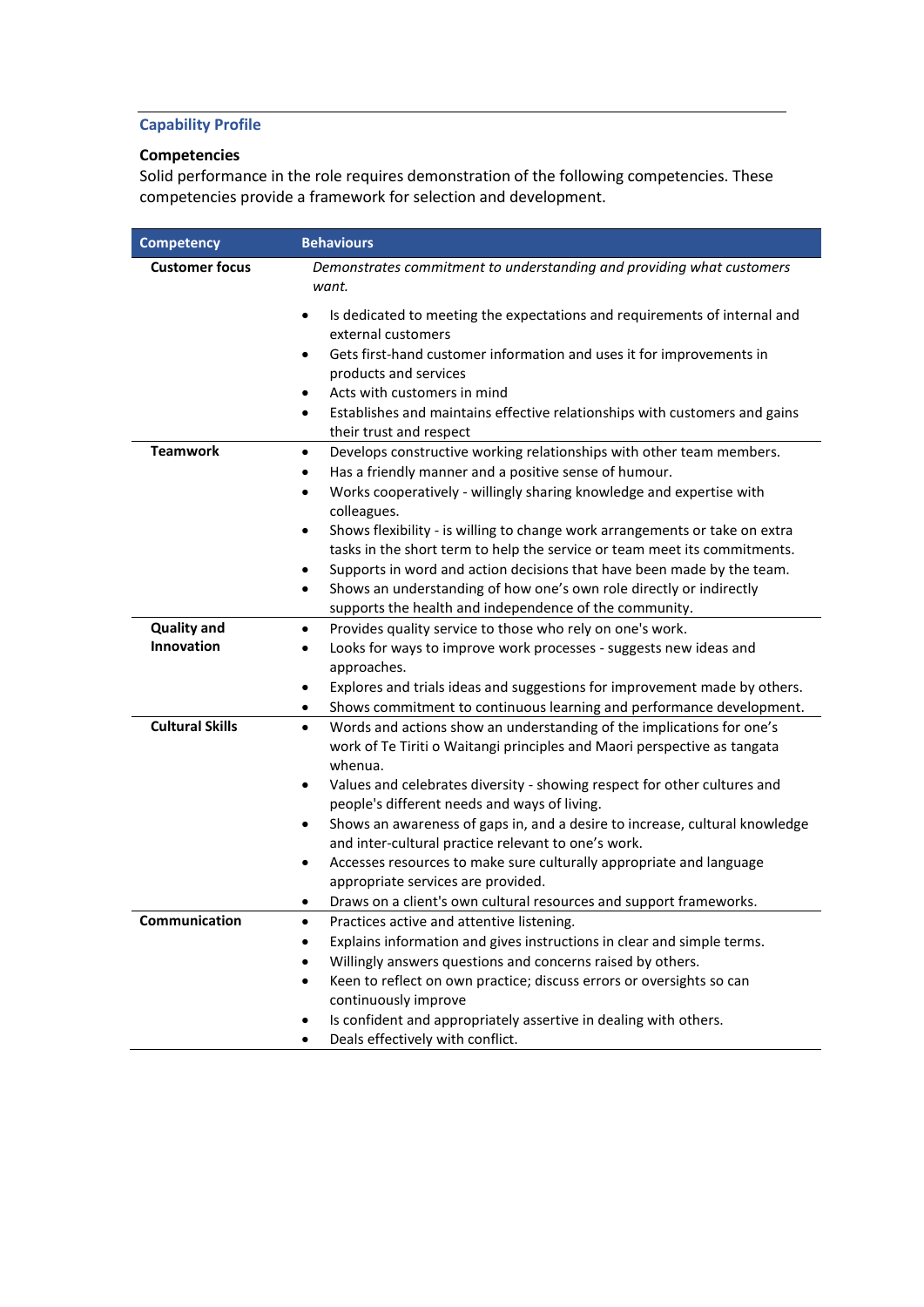### **Essential Experience and Capability**

### **a. Knowledge and Experience:**

- Knowledge of New Zealand Health Legislation
- Understanding of customer service, quality and service improvement
- Demonstrated competency in computer skills using a range of Microsoft packages including Word, Excel, and Power Point

### **b. Essential Professional Qualifications / Accreditations / Registrations:**

- Bachelor of Nursing or higher level equivalent (e.g. Post Grad Diploma in specialist area; Masters of Nursing)
- Registered with New Zealand Nursing Council
- At minimum Expert on Nursing PDRP (or working towards?)

### **c. Valuing the work**

*Someone well-suited to the role will place a high value on the following:*

- Flexible and 'can-do' attitude
- Recovery model of care
- Culture and diversity
- Networking interpersonal relationships and building trust
- Education and training
- Working autonomously , but also a team player
- Problem solving inclusively and able to take lead when needed
- Quality improvement continuously striving towards optimal mental health care in ED

### **d. Other**

- Have clean and current New Zealand full driver's license.
- Able to consent to a Police Vetting Check under Vulnerable Children's Act 2014.
- Prepared to work across the 3 DHBs at short notice.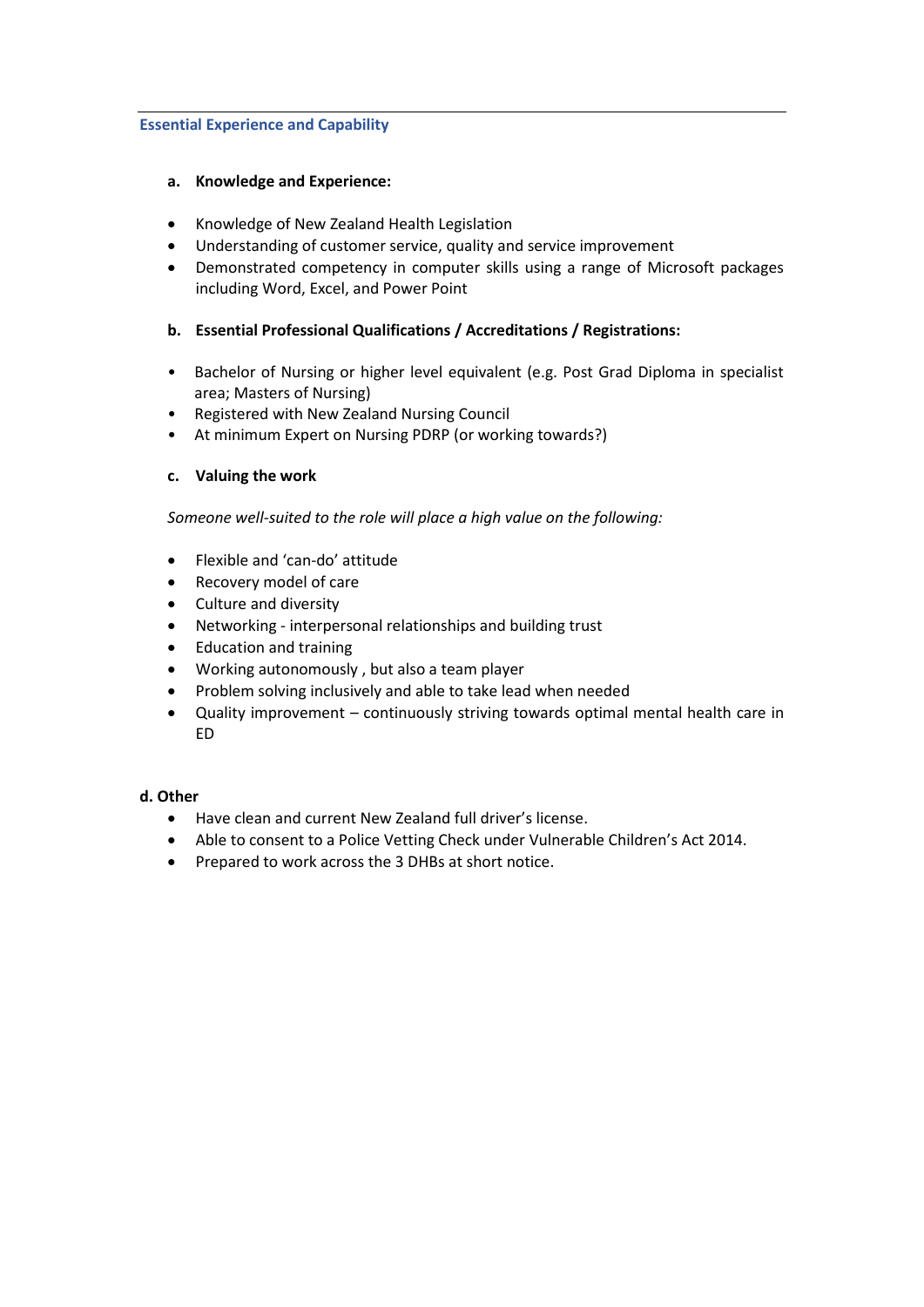*The role description will be reviewed regularly in order for it to continue to reflect the changing needs of the organisation. Any changes will be discussed with the position holder before being made. Annual objectives and performance measures will be set each year during the annual performance planning and development meeting.*

> *Ma tini, ma mano, ka rapa te whai By joining together we will succeed*

Wairarapa, Hutt Valley and Capital and Coast District Health Boards are committed to supporting the principles of Equal Employment Opportunities (EEO) through the provision and practice of equal access, consideration, and encouragement in the areas of employment, training, career development and promotion for all its employees.

The DHBs are committed to Te Tiriti o Waitangi principles of partnership, participation, equity and protection by ensuring that guidelines for employment policies and procedures are implemented in a way that recognises Māori cultural practices

**Date effective**: November 2021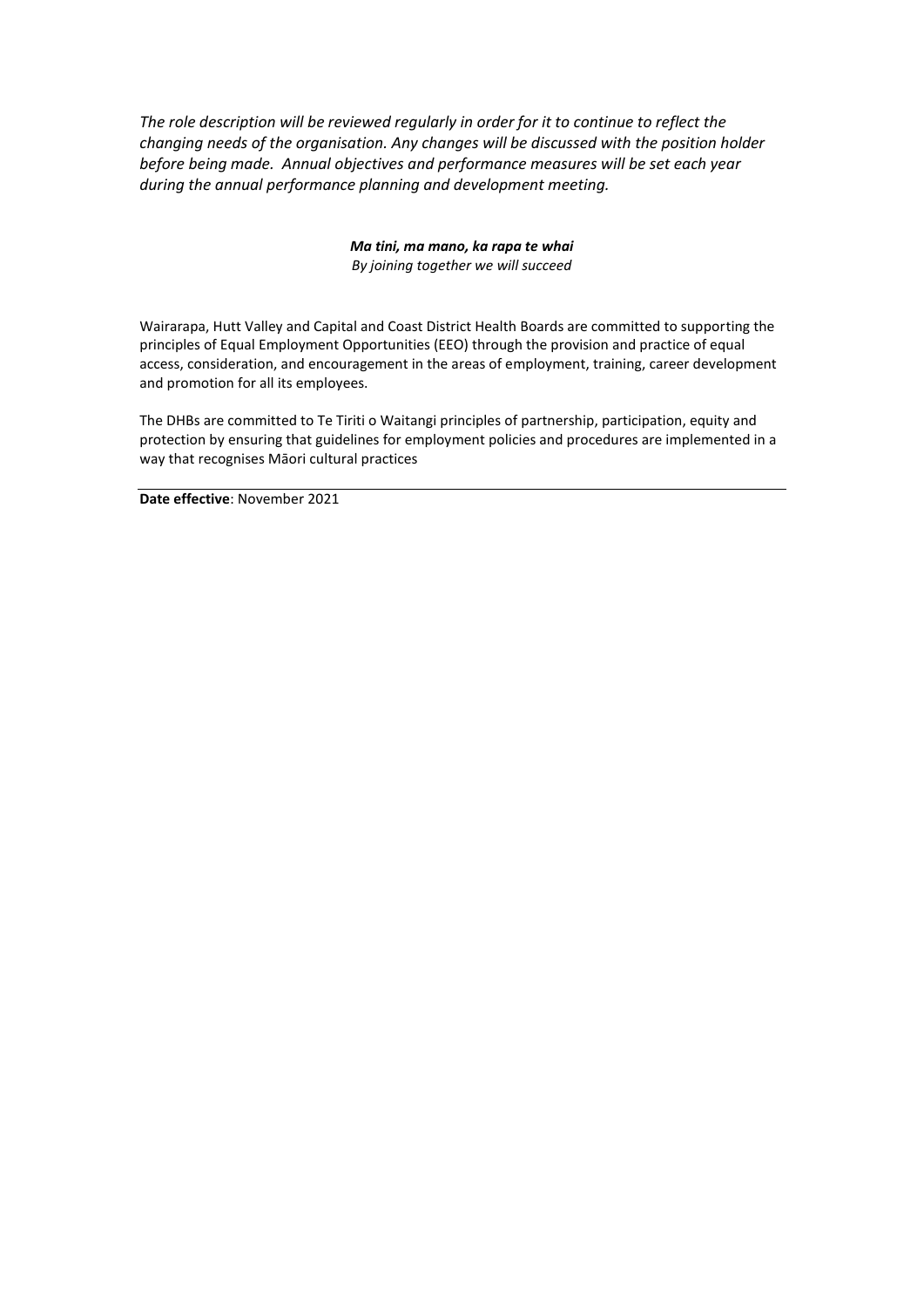### **Appendix 1: Nursing Council NZ Competencies**

### **Key Accountabilities**

The Registered Nurse will be expected to perform at competent, proficient or expert level as appropriate.

### **Domain One:**

This domain contains competencies that relate to professional, legal and ethical responsibilities and cultural safety. These include being able to demonstrate knowledge and judgement and being accountable for own actions and decisions, while promoting an environment that maximises patients' safety, independence, quality of life and health.

| <b>NCNZ Competency</b>                | <b>PDRP Competent level</b>              | <b>PDRP Proficient level</b>                       | <b>PDRP Expert level</b>                         |
|---------------------------------------|------------------------------------------|----------------------------------------------------|--------------------------------------------------|
|                                       | <b>Deliverables / Outcomes</b>           | <b>Deliverables / Outcomes</b>                     | <b>Deliverables / Outcomes</b>                   |
| 1.1 Accepts responsibility for        | Understand the professional, ethical and | Understand the professional, ethical and           | Understand the professional, ethical and         |
| ensuring that his/her nursing         | legislated requirements most relevant to | legislated requirements most relevant to the       | legislated requirements most relevant to the     |
| practice and conduct meet the         | the area of practice and meet all        | area of practice, to ensure nursing practice and   | area of practice, to role model nursing practice |
| standards of the professional         | standards, conduct and legislated        | conduct meets these standards and assists          | standards and conduct. Also contributes to       |
| ethical and relevant legislated       | requirements.                            | others to understand these requirements.           | others to meet compliance within your Service.   |
| requirements.                         |                                          |                                                    |                                                  |
| 1.2 Demonstrates the ability to       | Understands the principles of the Treaty | Understands the principles of the Treaty of        | Understands the principles of the Treaty of      |
| apply the principles of the Treaty of | of Waitangi /Te Tiriti o Waitangi and    | Waitangi /Te Tiriti o Waitangi and applies them    | Waitangi / Te Tiriti o Waitangi and the          |
| Waitangi /Te Tiriti o Waitangi to     | applies them to practice.                | to practice and assists others with                | implications of the socio-economic disparities   |
| nursing practice.                     |                                          | understanding this requirement.                    | experienced by Maori relevant to the area of     |
|                                       |                                          |                                                    | practice.                                        |
| 1.3 Demonstrates accountability       | Understands the difference in            | Understands the difference in accountability       | Understands the difference in accountability and |
| for directing, monitoring and         | accountability and responsibility of the | and responsibility of the RN, EN and HCA and       | responsibility of the RN, EN and HCA, to lead    |
| evaluating nursing care that is       | RN, EN and HCA and the Nursing Council   | assists others to meet NCNZ and CCDHB policy       | colleagues' and foster team work to optimise     |
| provided by enrolled nurses and       | NZ resources available to assist in      | requirements.                                      | care delivery and address direction and          |
| others.                               | understanding this requirement.          |                                                    | delegation issues.                               |
| 1.4 Promotes an environment that      | Promotes a physical environment that is  | Promotes a physical environment that is safe       | Promotes a physical environment that is safe for |
| enables health consumer safety,       | safe for health consumers.               | for health consumers and assists with              | health consumers, identifies problems and        |
| independence, quality of life, and    |                                          | minimising risks or addressing problems.           | show leadership in addressing these and          |
| health.                               |                                          |                                                    | reducing overall risk.                           |
| 1.5 Practices nursing in a manner     | Practices and modifies care in a manner  | Modifies nursing care and advocates for the        | Practices and leads colleagues in providing      |
| that the health consumer              | that the health consumer determines as   | health consumer to ensure they determine           | culturally safe care for health consumer /health |
| determines as being culturally safe.  | being culturally safe.                   | their care experience is culturally safe. Practice | consumers within the Service. Assist others to   |
|                                       |                                          | manner assists others with understanding this      | adapt practice to appropriately meet cultural    |
|                                       |                                          | requirement.                                       | needs and address problems or issues related to  |
|                                       |                                          |                                                    | cultural safety.                                 |

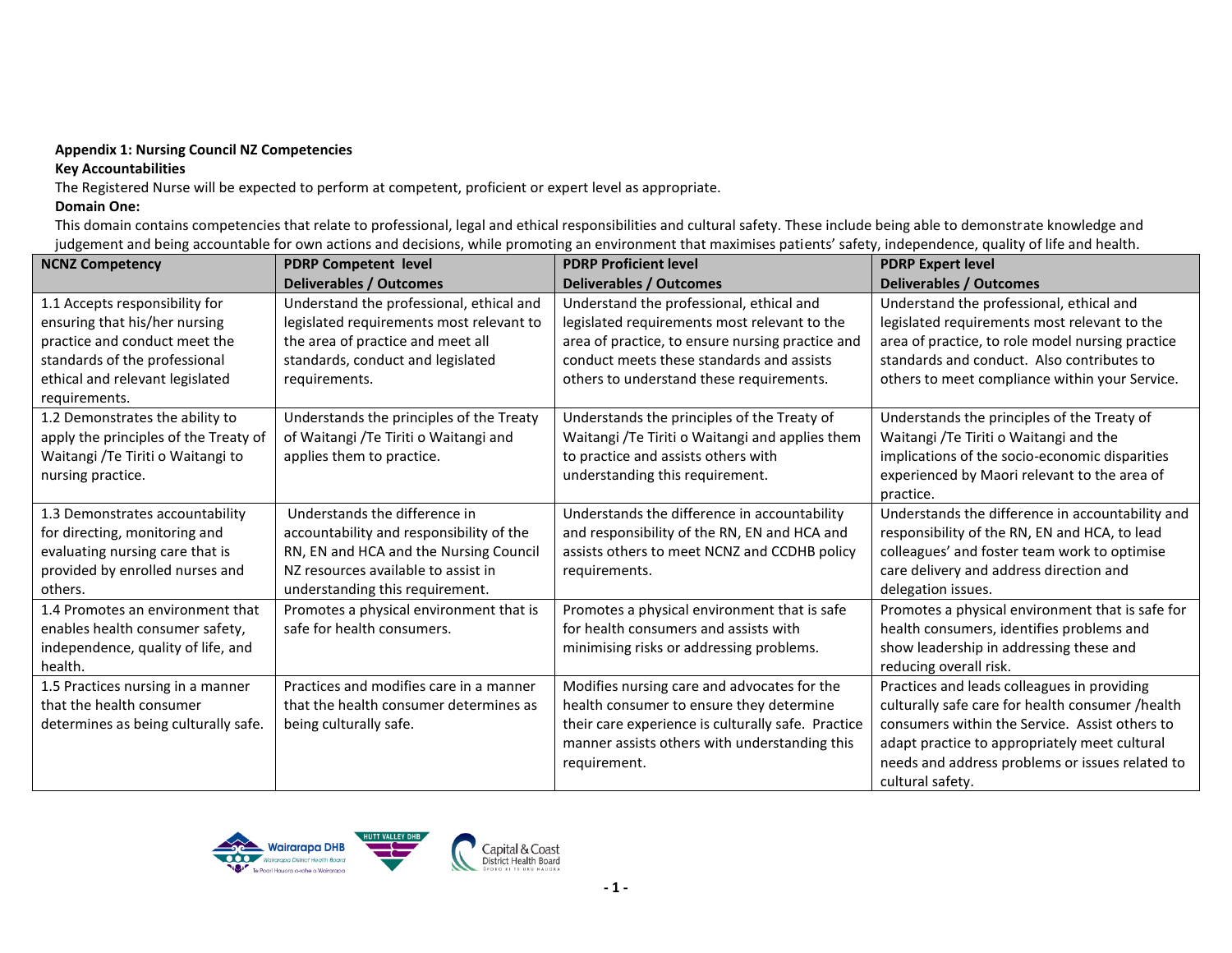### **Domain Two: Management of Nursing Care.**

This domain contains competencies related to client assessment and managing client care, which is responsive to clients' needs, and which is supported by nursing knowledge and evidence based research.

| <b>NCNZ Competency</b>                                                                                                                                                            | <b>PDRP Competent level</b>                                                                                                                                  | <b>PDRP Proficient level</b>                                                                                                                                              | <b>PDRP Expert level</b>                                                                                                                                                                                              |
|-----------------------------------------------------------------------------------------------------------------------------------------------------------------------------------|--------------------------------------------------------------------------------------------------------------------------------------------------------------|---------------------------------------------------------------------------------------------------------------------------------------------------------------------------|-----------------------------------------------------------------------------------------------------------------------------------------------------------------------------------------------------------------------|
|                                                                                                                                                                                   | <b>Deliverables/Outcomes</b>                                                                                                                                 | <b>Deliverables/Outcomes</b>                                                                                                                                              | <b>Deliverables/Outcomes</b>                                                                                                                                                                                          |
| 2.1 Provides planned nursing care<br>to achieve identified outcome.                                                                                                               | Provides planned nursing care to achieve<br>identified and expected outcome/s                                                                                | Provides planned evidenced based nursing<br>care to achieve identified outcome/s taking                                                                                   | Provides clinical leadership using evidence to<br>develop and or enhance care delivery                                                                                                                                |
|                                                                                                                                                                                   | taking into account influencing factors<br>e.g. skill mix patient acuity, functional<br>level.                                                               | into account the skill mix, patient acuity and<br>other priorities for health consumer with<br>complex needs.                                                             | processes/outcomes in the area/service.                                                                                                                                                                               |
| 2.2 Undertakes a comprehensive<br>and accurate nursing assessment of<br>health consumers in a variety of<br>settings.                                                             | Provides comprehensive and accurate<br>patient systematic assessment using<br>assessment skills and appropriate tools.                                       | Provides comprehensive and accurate<br>systematic nursing assessment underpinned by<br>advancing clinical judgement and use of<br>assessment parameters.                  | Role models comprehensive and systemic<br>assessment skills underpinned by expert<br>knowledge to critically problem solve.                                                                                           |
| 2.3 Ensures documentation is<br>accurate and maintains<br>confidentially of information.                                                                                          | Ensures documentation is clear and<br>accurate with information technology (IT)<br>use meets legislation and professional<br>guidelines.                     | Ensures own and colleagues documentation<br>and information technology (IT) use complies<br>with legislation and professional guidelines.                                 | Ensures records and IT use in area complies with<br>legislation and professional guidelines and<br>variance is addressed to resolve documentation<br>issues.                                                          |
| 2.4 Ensures the health consumer<br>has adequate explanation of the<br>effects, consequences and<br>alternatives of proposed treatment<br>options.                                 | Ensures the health consumer has<br>appropriate information (impact,<br>consequences proposed alternatives)<br>and support to make informed care<br>decision. | Effectively addresses health consumer's care<br>preferences and problems when discussing<br>treatment options or alternatives to ensure<br>informed consent.              | Ensures health consumers have adequate<br>explanation to make informed decisions about<br>treatment and care in your area. Shows<br>leadership in resolving situations that limit<br>health consumers' participation. |
| 2.5 Acts appropriately to protect<br>oneself and others when faced with<br>unexpected health consumer<br>responses, confrontation, personal<br>threat or other crisis situations. | Acts appropriately during unexpected or<br>crisis situations within practice<br>environment to promote safety and<br>wellbeing.                              | Manages unexpected or crisis situations with<br>nursing responses informed by procedures and<br>protocols to promote safety and wellbeing in<br>the practice environment. | Demonstrates leadership in resolving<br>unexpected health consumer responses in crisis<br>situations through problem solving and<br>implementing appropriate nursing responses.                                       |
| 2.6 Evaluates health consumer's<br>progress toward expected<br>outcomes in partnership with<br>health consumers.                                                                  | Understands and ensures evaluation of<br>care outcomes is in collaboration with<br>health consumers and other health care<br>team members.                   | Evaluates health consumer's progress toward<br>expected outcomes in partnership with health<br>consumers and changes interventions as<br>required.                        | Participates in evaluating nursing care and<br>health service delivery using audit activities in<br>partnership with health consumers and the<br>health care team.                                                    |

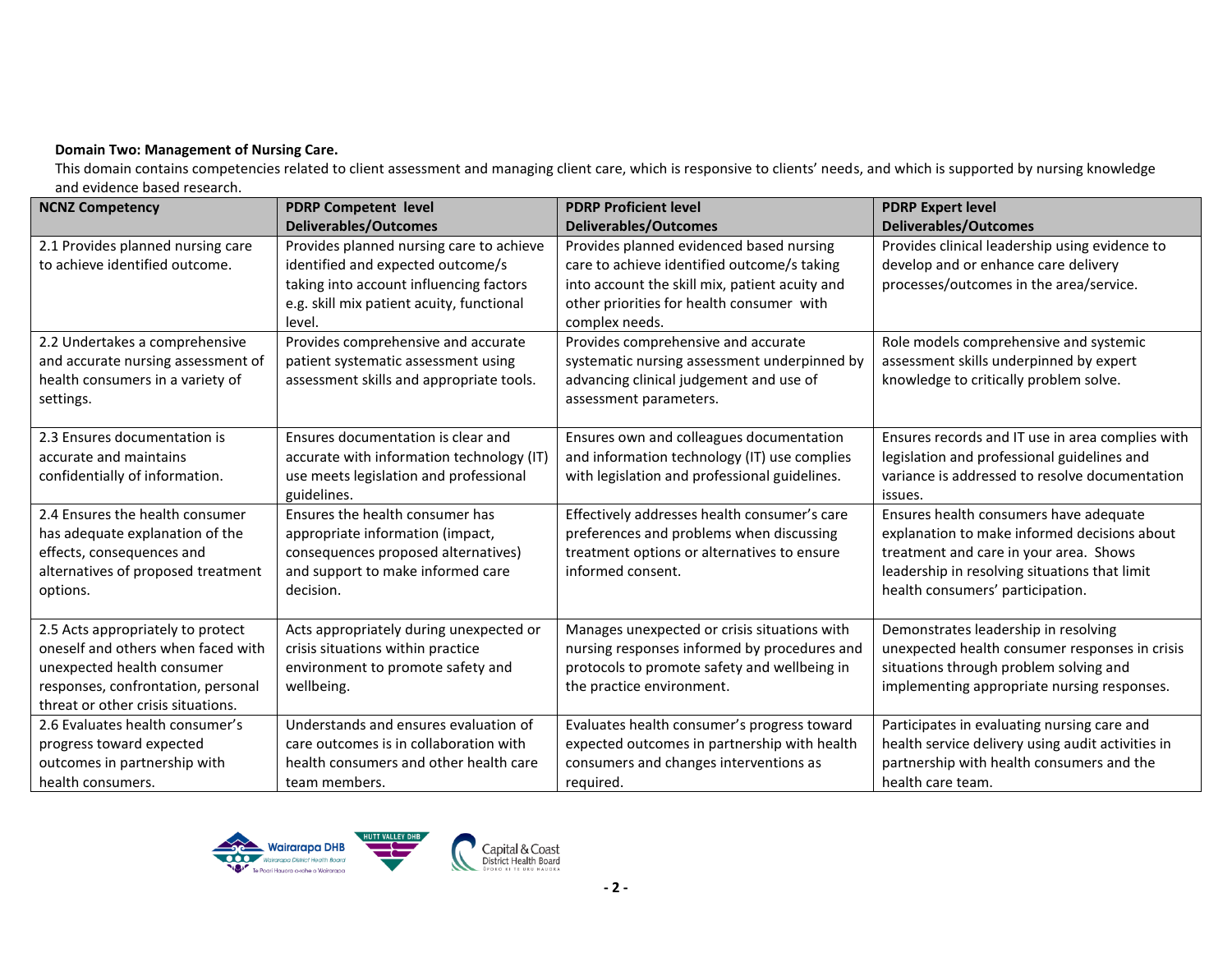| <b>NCNZ Competency</b>             | <b>PDRP Competent level</b>              | <b>PDRP Proficient level</b>                | <b>PDRP Expert level</b>                          |
|------------------------------------|------------------------------------------|---------------------------------------------|---------------------------------------------------|
|                                    | <b>Deliverables/Outcomes</b>             | <b>Deliverables/Outcomes</b>                | <b>Deliverables/Outcomes</b>                      |
| 2.7Provides health education       | Provides appropriate health education to | Provides effective health education and     | Collaborates to promote effective health          |
| appropriate to the needs of the    | the level of health consumer             | information to promote informed health      | education and information with action that        |
| health consumer within a nursing   | understanding using informal and         | consumer health care decisions.             | improve health outcomes and address disparity     |
| framework.                         | informal teaching methods ensuring       |                                             | in health status.                                 |
|                                    | health literacy.                         |                                             |                                                   |
| 2.8 Reflects upon, and evaluates   | Reflects upon, and evaluates with peers  | Reflects upon, and evaluates with peers and | Reflects upon, and evaluates with peers and       |
| with peers and experienced nurses, | and experienced nurses the effectiveness | experienced nurses the effectiveness of     | experienced nurses the effectiveness of nursing   |
| the effectiveness of nursing care. | of nursing care.                         | nursing care and assists colleagues with    | care and assists colleagues with reflection using |
|                                    |                                          | reflection.                                 | a reflective cycle tool.                          |
| 2.9 Maintains professional         | <b>Ensure NCNZ Continuing Competency</b> | <b>Ensure NCNZ Continuing Competency</b>    | NCNZ Continuing Competency requirements are       |
| development.                       | requirements are met.                    | requirements are met.                       | met. Professional development includes level 8    |
|                                    | Core competencies and area-specific      | Core competencies and area-specific         | papers or equivalent (how evidenced based         |
| (NCNZ Continuing competency)       | competency requirements are              | competency requirements are maintained.     | learning has been applied to and benefited        |
| requirements include 60 hours of   | maintained.                              | Education of others is evidenced.           | practice).                                        |
| professional development over 3    |                                          |                                             | Core competencies and area-specific               |
| years)                             |                                          |                                             | competency requirements are maintained.           |

### **Domain three: Interpersonal Relationships.**

This domain contains competencies related to interpersonal and therapeutic communication with clients, other nursing staff and interprofessional communication and documentation.

| <b>NCNZ Competency</b>                | <b>PDRP Competent level</b>             | <b>PDRP Proficient level</b>                      | <b>PDRP Expert level</b>                       |
|---------------------------------------|-----------------------------------------|---------------------------------------------------|------------------------------------------------|
|                                       | <b>Deliverables/Outcomes</b>            | <b>Deliverables/Outcomes</b>                      | <b>Deliverables/Outcomes</b>                   |
| 3.1 Establishes, maintains and        | Establishes, maintains and concludes    | Establishes, maintains and concludes              | Establishes, maintains and concludes           |
| concludes therapeutic interpersonal   | therapeutic interpersonal relationships | therapeutic interpersonal relationships with      | therapeutic interpersonal relationships with   |
| relationships with health consumers.  | with health consumers and understand    | health consumers and to understand                | health consumers and support colleagues to     |
|                                       | professional boundaries.                | challenges associated with professional           | overcome difficulties associated with          |
|                                       |                                         | boundaries.                                       | professional boundaries.                       |
| 3.2 Practises nursing in a negotiated | Practises nursing in a negotiated       | Practises nursing in a negotiated partnership     | Practises nursing in a negotiated partnership  |
| partnership with the health consumer  | partnership with the health consumer to | with the health consumer in difficult situations. | with the health consumer that was difficult to |
| where and when possible.              | support their independence.             |                                                   | establish using expert level problem solving   |
|                                       |                                         |                                                   | skills and knowledge.                          |

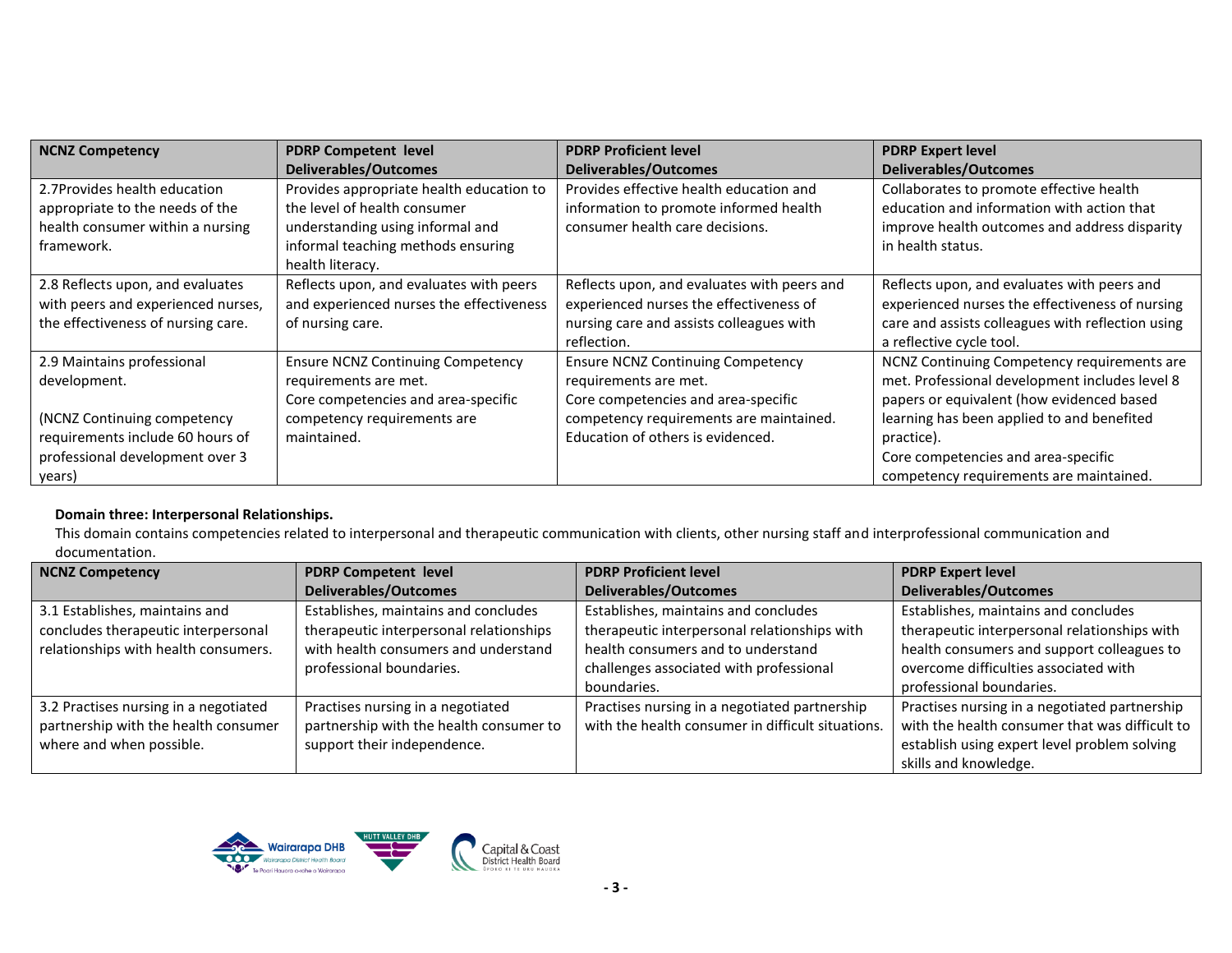| NCNZ Competency                     | <b>PDRP Competent level</b>          | <b>PDRP Proficient level</b>             | <b>PDRP Expert level</b>                     |
|-------------------------------------|--------------------------------------|------------------------------------------|----------------------------------------------|
|                                     | Deliverables/Outcomes                | Deliverables/Outcomes                    | Deliverables/Outcomes                        |
| 3.3 Communicates effectively with   | Communicates effectively with health | Communicates effectively with health     | Resolves issues of communication with health |
| health consumers and members of the | consumers and members of the health  | consumers and members of the health care | consumers and members of the health care     |
| health care team (HCT).             | care team (HCT) using a variety of   | team (HCT) in challenging situations.    | team (HCT).                                  |
|                                     | techniques                           |                                          |                                              |

### **Domain four: Inter-professional Health Care & Quality Improvement.**

This domain contains competencies to demonstrate that, as a member of the health care team; the nurse evaluates the effectiveness of care and promotes a nursing perspective within the inter-professional activities of the team.

| <b>NCNZ Competency</b>                                                                                                  | <b>PDRP Competent level</b>                                                                                                                     | <b>PDRP Proficient level</b>                                                                                                                                       | <b>PDRP Expert level</b>                                                                                                                                                                  |
|-------------------------------------------------------------------------------------------------------------------------|-------------------------------------------------------------------------------------------------------------------------------------------------|--------------------------------------------------------------------------------------------------------------------------------------------------------------------|-------------------------------------------------------------------------------------------------------------------------------------------------------------------------------------------|
|                                                                                                                         | <b>Deliverables/Outcomes</b>                                                                                                                    | <b>Deliverables/Outcomes</b>                                                                                                                                       | <b>Deliverables/Outcomes</b>                                                                                                                                                              |
| 4.1 Collaborates and participates<br>with colleagues and members of<br>the health care team (HCT) to                    | Collaborates and participates with<br>colleagues and members of the<br>interdisciplinary HCT to facilitate and                                  | Collaborates, participates and supports with<br>colleagues and members of the<br>interdisciplinary HCT to facilitate and                                           | Collaborates and participates with colleagues<br>and members of the interdisciplinary HCT to<br>facilitate and coordinate care to assist in                                               |
| facilitate and coordinate care.                                                                                         | coordinate care.                                                                                                                                | coordinate care.                                                                                                                                                   | meeting CCDHB strategic aims/ Ministry of<br>Health or similar national targets                                                                                                           |
| 4.2 Recognises and values the roles<br>and skills of all members of the<br>health care team in the delivery of<br>care. | Recognises and values the roles and skills<br>of all members of the HCT in the delivery<br>of care and effect on the health<br>consumer.        | Recognises and values the roles and skills of all<br>members of the HCT in the delivery of care and<br>how their skills contribute to health consumer<br>outcomes. | Recognises and values the roles and skills of all<br>members of the HCT in the integrated delivery of<br>care                                                                             |
| 4.3 Participates in quality<br>improvement activities to monitor<br>and improve standards of nursing.                   | Recognises the importance and<br>participates in quality improvement<br>activities to monitor and improve<br>standards of nursing in your area. | Participates in quality improvement activities<br>and shows how this has a positive impact on<br>the health consumer journey.                                      | Leads quality improvement activities to monitor<br>and improve standards of nursing care to assist<br>in meeting CCDHB strategic aims/ Ministry of<br>Health or similar national targets. |